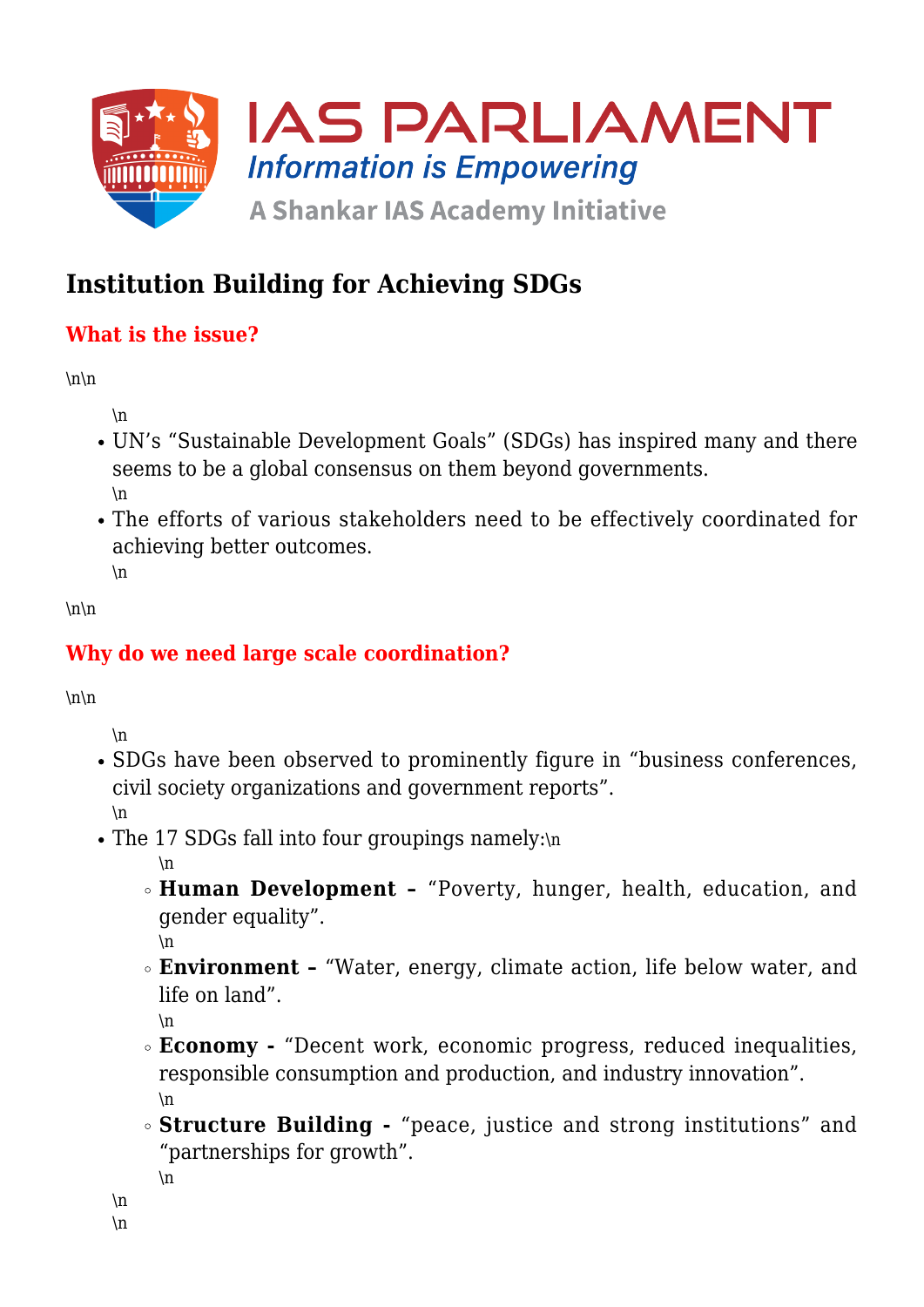- Problems such as persistent poverty and inequality, poor health, and environmental degradation are systemic issues. \n
- They have multiple interacting causes and can't be solved by any one actor. \n
- Hence, strong institutional partnership and cooperation as outlined in the last two SDGs are essential. \n

 $\ln\$ 

### **What are the current management challenges?**

 $\ln\$ 

 $\ln$ 

- Philanthropists and corporates (through CSR) are giving back to society in programmes aligned with the SDGs. \n
- Once they start, they realize the need for partnering NGOs who have local knowledge and have established community and government relationships. \n
- While all stakeholders recognize the need for effective partnerships, effective management practices remain elusive. \n
- But governments and CSR initiatives tend to construct centralized, top-down programmes to achieve scale and efficiency simultaneously, \n
- Hence, there is inherent strain in deploying best managment practices and the typical "command and control" dynamics continue to dominate. \n
- This approach works with a "one size fits all" mindset and also hinders effective ground coordination due to the complicated command structure.  $\ln$
- Also, the ultimate beneficiaries aren't adequately represented in this module and "people-centric design" takes a backseat. \n

 $\ln\$ 

## **How important is institution building in human progress?**

 $\ln\$ 

\n

• SDGs are a realization that humanity cannot postpone much longer the development of new strategies for the management of the commons. \n